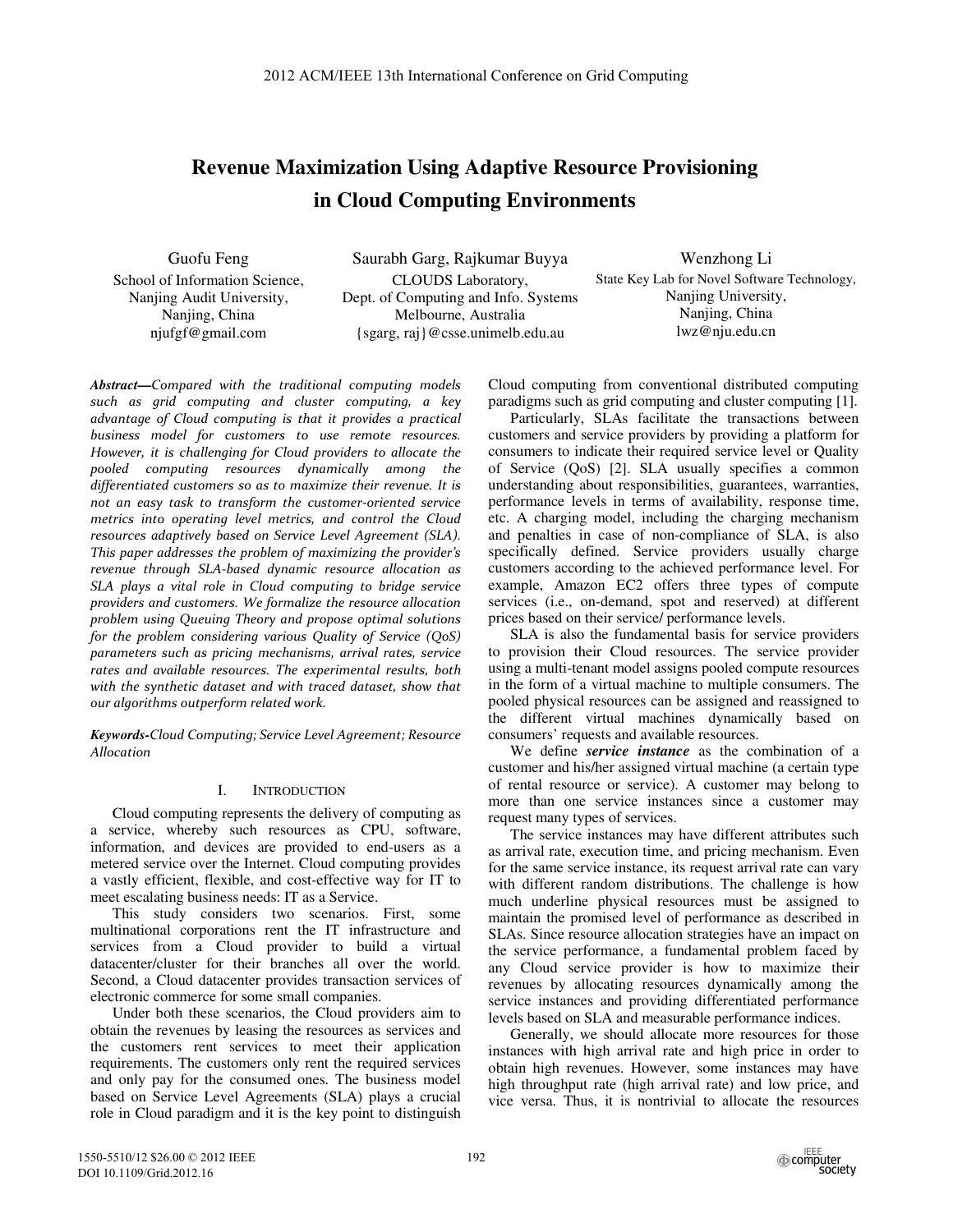properly and precisely according to the heterogeneous parameters.

Therefore, this paper focuses on how a Cloud data center can maximizes the SLA-based revenues by proper resource allocation and presents optimal allocation algorithms for different pricing schemes. The basic idea in this paper is to schedule the Cloud resources among different service instances adaptively based on the dynamically collected information.

Our main **contributions** in this paper include:

(1) Queuing Theory based mathematical formulation for the resource allocation problem. The formulation models the application's requirement using various parameters such as resource quantity, request arrival, service time and pricing model.

(2) Optimal SLA-based resource allocation algorithms among different Cloud service instances, by which Cloud providers can maximize their revenues. Our simulation shows that they outperform related work.

The remainder of this paper is organized as follows. Section II introduces two pricing models in terms of response time. Section III formulates the problem of resource allocation and provides the optimal solutions to these two problems. In Section IV, we have carried out several simulations to verify our solutions. Section V presents some related work. Finally, Section VI concludes our paper.

## II. MODELS

Cloud computing as discussed by Buyya et al. [2], should incorporate autonomic resource management models that effectively self-manage changes in service requirements to satisfy both new service demands and service obligations according to the signed SLA. In this paper, we contribute towards this aim of Cloud computing and therefore, consider a similar scenario where a Cloud provider offers various services to customers at different SLA. Each service is hosted within a datacenter using certain amount of virtual infrastructure, which can grow and shrink on demand. The objective is to find how many servers should be assigned for each service instance in order to achieve maximum revenue for a given a charging/pricing model. Figure 1-1 illustrates the system model of a Cloud-computing environment.

## *A. Mathematical Model*

We assume that the Cloud datacenter is composed of *N* homogenous servers. The servers are grouped into clusters dynamically and each server can only join one cluster simultaneously. Every service instance is mapped to a server cluster. Each cluster is virtualized as a single machine. The users do not need to know the specific details of the operation on virtual machines. A service provider signs longterm SLAs with *m* customers. Every service instance is allocated to  $n_1, n_2, \ldots, n_m$  servers to provide services. We assume that the capability of every virtual machine is proportional to the number of assigned servers. This assumption is reasonable especially for those computing tasks that can be divided into several pieces and dispatched to many servers to execute concurrently. For example, many

dynamic web pages are composed of many parts that should be computed separately; or some tasks can be decomposed for parallel computing.

We assume that the requests from any service instance arrive at the system in a Poisson distribution with average arrival rate  $\lambda$  and the processing times by one server follow a negative exponential distribution with average service rate  $1/\mu$  ( $\mu$  is the number of processed requests per unit time). Then the service rate of a virtual machine with *n* servers is *1/n*.



Figure 1-1 system model of Cloud

We also assume that it costs much for servers to shift their running environments. For example, it needs a long time to read the commercial data of a new customer into cache from the external memory. Hence, the requests cannot be moved easily from one virtual machine to another. Each service instance, a virtual machine associated with a user, can be modeled as a FIFO (First In First Out) M/M/1 queue. Here we define service intensity  $\rho$  as the ratio of arrival rate to service throughput of one server,

$$
\rho = \lambda / \mu \tag{1}
$$

The notations used in this paper are:

- $\bullet$  $\lambda$ Arrival rate of service requests of each instance
- $\bullet$  $\mu$  Service rate of service instance with one server
- $\bullet$  $\rho$  Service intensity
- $\bullet$ *m* Number of service instances
- $\bullet$ *n* Variable of assigned servers to an instance
- $\bullet$ *N* Number of all the servers in resource pool
- $\bullet$ *b* A constant of service price<br>*B* Benchmark to evaluate the
- $\bullet$ Benchmark to evaluate the service performance
- $\bullet$ *r* Variable of response time<br>*R* User requirement on respo
- $\bullet$ User requirement on response time in SLA
- $\bullet$ *g* Mean revenue from a service provision
- $\bullet$ *G* Provider's revenue from Cloud provision
- $\bullet$ *q* Slope of pricing curve in Mean Response Time (*MRT)*
- $\bullet$ *F* Performance level of service in *MRT*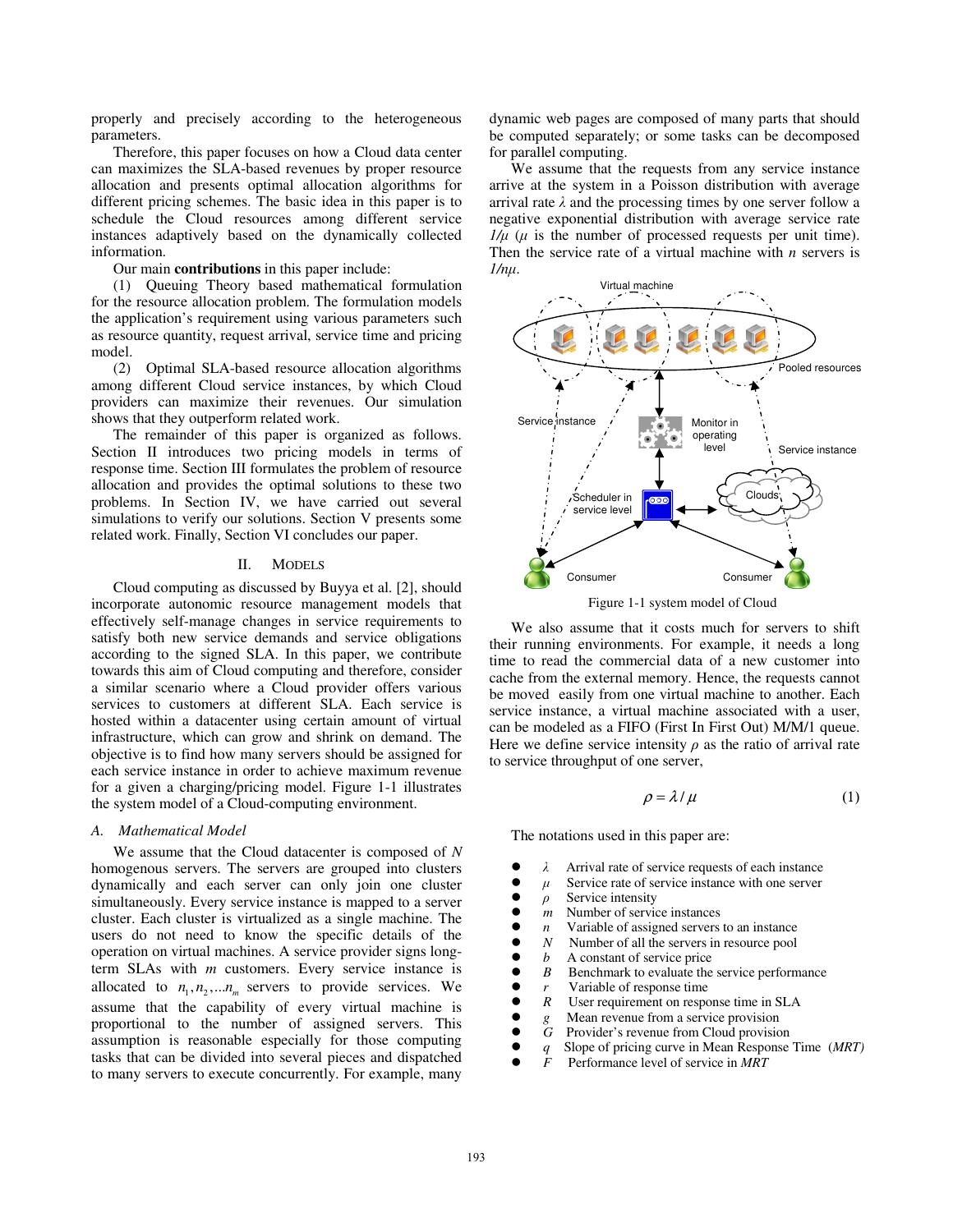## *B. Pricing Model in terms of Mean Response Time (MRT)*

The pricing mechanism is usually defined in SLA. It specifies how service requests are charged. For instance, requests can be charged based on submission time (peak/offpeak), pricing rates (fixed/changing) or availability of resources (supply/demand) [2]. However, these mechanisms are service provider-oriented. Here we propose two customer-oriented pricing mechanisms *MRT* and *IRT*, in which the customers are charged according to achieved service performance in terms of mean response time.

 Mean response time is a commonly used metric to evaluate the service performance. Here we define response time as the interval from when a request arrives at the system to the instant at which the service is completed (ignoring the link latency). The response time can also be termed as the *sojourn time* of a request in *M/M/1 queuing model*. It is necessary for service providers to divide the whole provisioning time into some slots. We calculate the mean response time of every time slot independently because arrival rate varies over time.

We first propose a pricing model called *MRT*. We use *F* to denote an offset factor of actual response time to benchmark. We define *F* as,

$$
F = r/R \tag{2}
$$

where *r* is the measured average response time during a time slot and *R* represents a benchmark of response time defined in SLA. Every service instance has different *R*, which is determined by customer's actual requirement. For example, the recommended response time for transactions in ecommerce is 2-4 seconds. This pricing model is also called service demand driven model [3].

Then we formulate the pricing mechanism as,

$$
B = b(1 - F) \tag{3}
$$

where *B* is the price of each service provision and *b* is the price constant. As displayed in Fig. 1 (a), the price *B* actually is a linear function of mean response time *r*. When mean response time is longer than the threshold *R*, service provider will be penalized. Figure 1 also shows us that  $b/R$  is the slope of pricing function,

$$
q = b/R \tag{4}
$$

#### *C. Pricing Model in terms of Instant Response Time (IRT)*

*MRT* may work well when the measurements are evenly distributed over a narrow range. However, *MRT* is not meaningful as a performance metric when the response time varies quite a bit over a large range. Therefore, we propose another pricing model in terms of *IRT*. A request in *IRT* is charged according to the measured response time. That is,

$$
B = \begin{cases} b, r \le R \\ 0, r > R \end{cases}
$$
 (5)

The pricing model *IRT* can be illustrated as Fig. 1(b). The billing under this model is determined by the number of service provisions with response time within required *R*.



(a) Price model in terms of *MRT* (b) Price model in terms of *IRT*

#### Figure 1. Price models

## III. MATHEMATICAL FORMULATIONS FOR RESOURCE ALLOCATION PROBLEM IN CLOUDS

#### *A. Optimal Allocation Based on MRT*

According to the research conclusions on Queuing Theory of  $M/M/1$  model, the average response time  $r_i$  of service instance *i* at the steady system state,

$$
r_i = \frac{1}{n_i \mu_i - \lambda_i} \tag{6}
$$

Then service performance level  $F_i$  is,

$$
F_i = \frac{1}{\left(n_i \mu_i - \lambda_i\right) R_i} \tag{7}
$$

According to (3), the mean revenue *gi* brought by a service provision is,

$$
g_i = b_i \left( 1 - \frac{1}{\left( n_i \mu_i - \lambda_i \right) R_i} \right) \tag{8}
$$

The overall revenues during a time slot from service instance *i* is,

$$
G_i = \lambda_i g_i = \lambda_i b_i \left( 1 - \frac{1}{\left( n_i \mu_i - \lambda_i \right) R_i} \right) \tag{9}
$$

Then our optimization problem can be formulated as,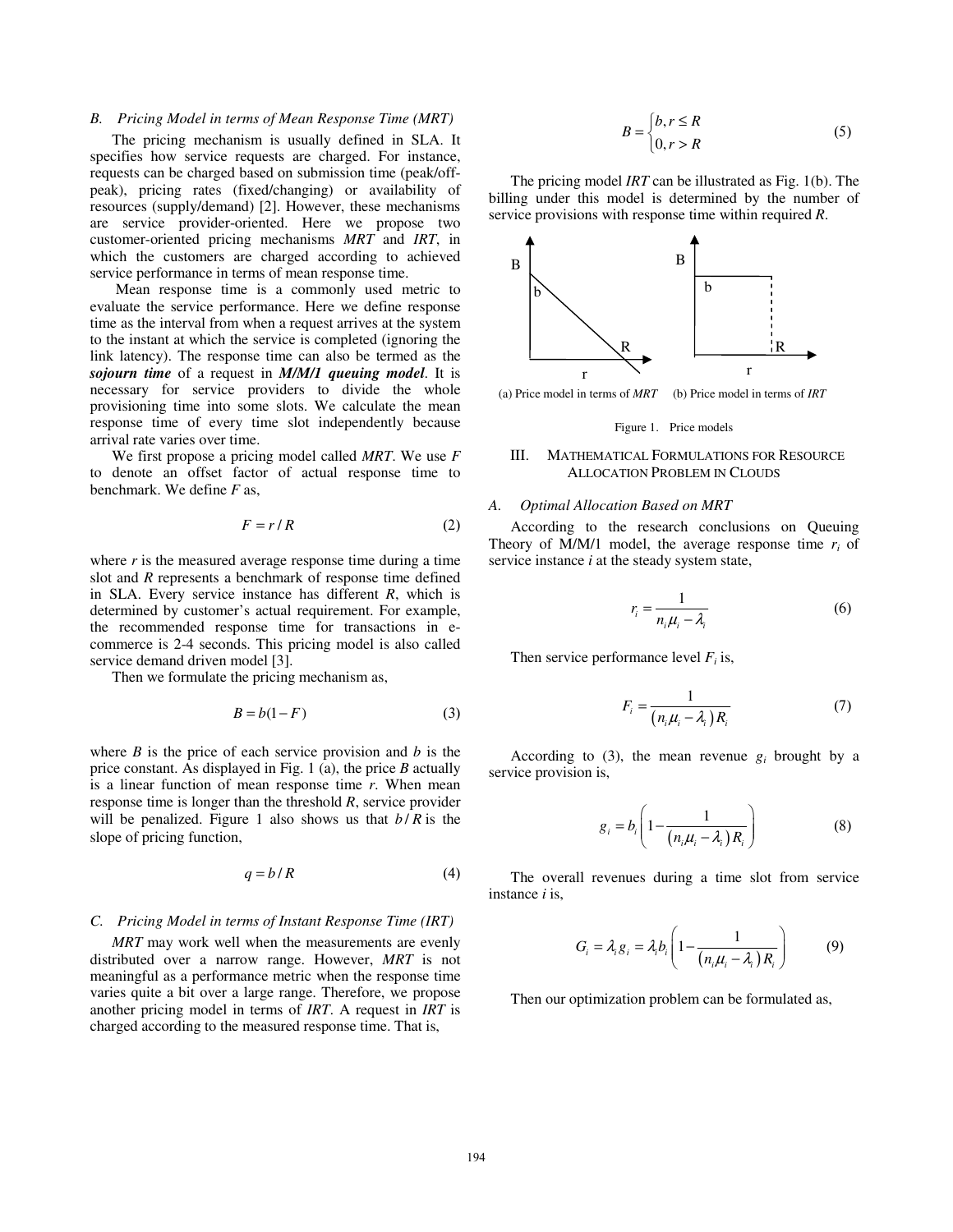$$
Objective: Max \sum_{i=1}^{m} \lambda_i b_i \left( 1 - \frac{1}{\left( n_i \mu_i - \lambda_i \right) R_i} \right) \tag{10}
$$
  

$$
s.t. \sum_{i=1}^{m} n_i = N
$$

We resolve this problem using Lagrange Multiplier Method in the following. Constructing Lagrange composite function,

$$
L(n_i) = \sum_{i=1}^{m} \lambda_i b_i \left( 1 - \frac{1}{\left(n_i \mu_i - \lambda_i\right) R_i} \right) + \overline{\lambda} \left( N - \sum_{i=1}^{m} n_i \right) (11)
$$

where  $\overline{\lambda}$  is a constant of Lagrange multiplier. Letting  $dL/dn_i = 0$ ,  $i = 0, 1, 2...m$ ,

$$
\frac{\lambda_i b_i}{R_i} \frac{\mu_i}{\left(n_i \mu_i - \lambda_i\right)^2} - \overline{\lambda} = 0
$$
\n(12)

$$
n_i = \sqrt{\frac{1}{\lambda}} \sqrt{q_i \rho_i} + \rho_i
$$
 (13)

Substituting (13) into the constraint of the optimization problem (10),

$$
N = \sqrt{\frac{1}{\lambda}} \sum_{j=1}^{m} \sqrt{q_j \rho_j} + \sum_{j=1}^{m} \rho_j
$$
 (14)

$$
\sqrt{\frac{1}{\lambda}} = \frac{N - \sum_{j=1}^{m} \rho_j}{\sum_{j=1}^{m} \sqrt{q_j \rho_j}}
$$
(15)

Substituting (15) into (13), we yield the final answer, i.e., the number of servers used for each service instance,

$$
n_i = \frac{N - \sum_{j=1}^{m} \rho_j}{\sum_{j=1}^{m} \sqrt{q_j \rho_j}} \sqrt{q_i \rho_i} + \rho_i
$$
 (16)

However, equation (16) is correct on the premise that (6) holds. Equation (6) is valid only when the request arrival rate of each service instance is less than service processing rate according to the conclusions on Queuing Theory of M/M/1 model. Otherwise, the length of request queue with FIFO will not converge and the mean response time always increases as time elapses. Therefore, our conclusion of (16) holds only if arrival rate is less than service processing rate,

$$
\lambda_i < n_i \mu_i \tag{17}
$$

$$
n_i > \rho_i \tag{18}
$$

Moreover, Figure 1 shows us that the service providers will be penalized once mean response time cannot met the service demand  $R_i$ . Therefore, our service allocation strategy guarantees that mean response time should be less than *Ri*,

$$
r_i = \frac{1}{n_i \mu_i - \lambda_i} < R_i \tag{19}
$$

$$
n_i > \frac{1}{\mu_i R_i} + \rho_i \tag{20}
$$

Equation (18) and (20) offer us the lower bound of assigned resources for each service instance. It is obvious that (18) holds once (20) is satisfied.

#### *B. Optimal Allocation Based on IRT*

According to the conclusions on Queuing Theory of M/M/1 model, the sojourn time probability distribution is,

$$
\omega(t) = (\mu - \lambda)e^{(\lambda - \mu)t} \tag{21}
$$

We assume that service instance  $i$  is allocated to  $n_i$ servers. Then the mean revenue brought by a service provision is,

$$
g_{i} = \int_{0}^{R_{i}} b_{i} \omega(t) dt = \int_{0}^{R_{i}} b_{i} (\mu - \lambda) e^{(\lambda_{i} - n_{i} \mu_{i})t} dt
$$
  
=  $b_{i} (1 - e^{(\lambda_{i} - n_{i} \mu_{i})R_{i}})$  (22)

Then the overall mean revenue from service instance *i*  during a time slot is,

$$
G_i = \lambda_i g_i = \lambda_i b_i (1 - e^{(\lambda_i - n_i \mu_i) R_i})
$$
 (23)

Thus, our optimization problem can be formulated as,

$$
Objective: Max \sum_{i=1}^{m} \lambda_i b_i \left( 1 - e^{(\lambda_i - n_i \mu_i) R_i} \right)
$$
  
s.t. 
$$
\sum_{i=1}^{m} n_i = N
$$
 (24)

Constructing Lagrange composite function,

$$
L(n_i) = \sum_{i=1}^{m} \lambda_i b_i \left( 1 - e^{(\lambda_i - n_i \mu_i) R_i} \right) + \overline{\lambda} \left( N - \sum_{i=1}^{m} n_i \right) \quad (25)
$$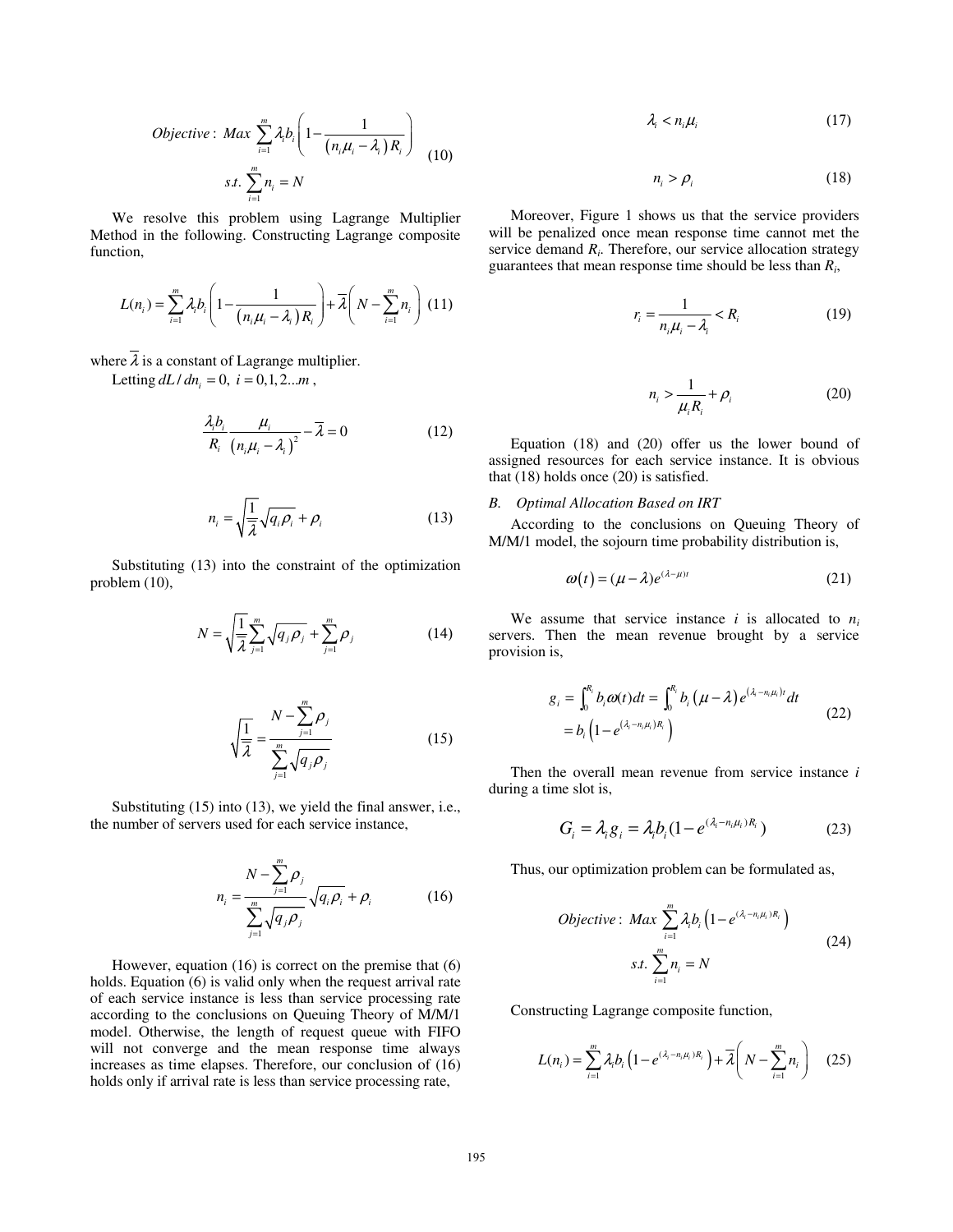where  $\overline{\lambda}$  also is Lagrange multiplier. Letting  $dL / dn_i = 0, i = 0, 1, 2...m$ ,

$$
\lambda_i \mu_i b_i R_i e^{(\lambda_i - n_i \mu_i) R_i} - \overline{\lambda} = 0
$$
 (26)

$$
n_i = \frac{\ln\left(\lambda_i \mu_i b_i R_i\right)}{\mu_i R_i} - \frac{\ln\overline{\lambda}}{\mu_i R_i} + \rho_i
$$
 (27)

Substituting (27) into (24),

$$
N = \sum_{j=1}^{m} \frac{\ln(\lambda_j \mu_j b_j R_j)}{\mu_j R_j} - \ln \overline{\lambda} \sum_{j=1}^{m} \frac{1}{\mu_j R_j} + \sum_{j=1}^{m} \rho_j \quad (28)
$$

$$
\ln \overline{\lambda} = \frac{\sum_{j=1}^{m} \frac{\ln (\lambda_j \mu_j b_j R_j)}{\mu_j R_j} + \sum_{j=1}^{m} \rho_j - N}{\sum_{j=1}^{m} \frac{1}{\mu_j R_j}}
$$
(29)

Substituting (29) into (27), we can obtain the result,

$$
n_{i} = \rho_{i} + \frac{\ln(\lambda_{i}\mu_{i}b_{i}R_{i})}{\mu_{i}R_{i}} - \frac{\sum_{j=1}^{m} \frac{\ln(\lambda_{j}\mu_{j}b_{j}R_{j})}{\mu_{j}R_{j}} + \sum_{j=1}^{m} \rho_{j} - N}{\mu_{i}R_{i} \sum_{j=1}^{m} \frac{1}{\mu_{j}R_{j}}}
$$
(30)

Because of the same reason as previous subsection, the arrival rate should be larger than the service rate (processing speed) of the virtual machine composed of all the assigned servers. Namely, the allocated resource  $n_i$  should be larger than service intensity  $\rho$ .

#### IV. PERFORMANCE EVALUATION

In this section, we present our experimental results on the validity of our algorithms for optimizing the resource provisioning in the Cloud environment. In the following, we provide two types of experiments, where requests are modeled using synthetic dataset and traced dataset.

We develop a C-based simulator based on a time-driven model to conduct the experiments. Simulation clock increases at a constant rate of one millisecond. After each millisecond, we check and handle those events that happen at the current time slot. The events mainly include four types: arrival, departure, resource reallocation, and output the experiment results.

Since our main goal is to maximize the revenue of the Cloud provider, we use revenue from service provisioning as our main metric to evaluate the strategies. In the evaluation, we use a resource allocation algorithm proposed by Michele in his thesis [4], as our base algorithm to compare with, because this work is the most recent work that is similar to ours.

In the following, we use *MRT*, *IRT*, and *Heuristic* to denote our optimal algorithm based on mean response time, our optimal algorithm based on instant response time, and the heuristic allocation algorithm proposed by Michele [4] respectively. The related parameters and their default values are listed in Table I.

TABLE I. PARAMETERS AND THEIR DEFAULT VALUES

| Parameter              | <b>Default Value</b> | <b>Parameter</b>   | <b>Default Value</b> |
|------------------------|----------------------|--------------------|----------------------|
| Arrival Rate $\lambda$ | Random<br>(2030)     | Service Rate $\mu$ | 10                   |
| Intercept <i>b</i>     | 20/60                | Intercept $R$      | Random<br>(232)/60   |
| customers $m$          | 20                   | Revenue unit       |                      |

### *A. Simulations with Synthetic Data*

In this section, each simulation runs for one hour. We partition the time into slots. After each time slot, we calculate and output the revenue gain during this slot. Our results are derived from the last time slot.



Figure 2. Revenue versus the number of servers



Figure 3. Revenue versus the number of serves under different *q*

Figure 2 is the comparison of revenue between *MRT* and *Heuristic* with different servers. Time slot in this simulation is set 30 minutes. Figure 2 shows that the revenue from *MRT* and *Heuristic* increases with the increase of the server number. To calculate  $dG/dn$  in (9),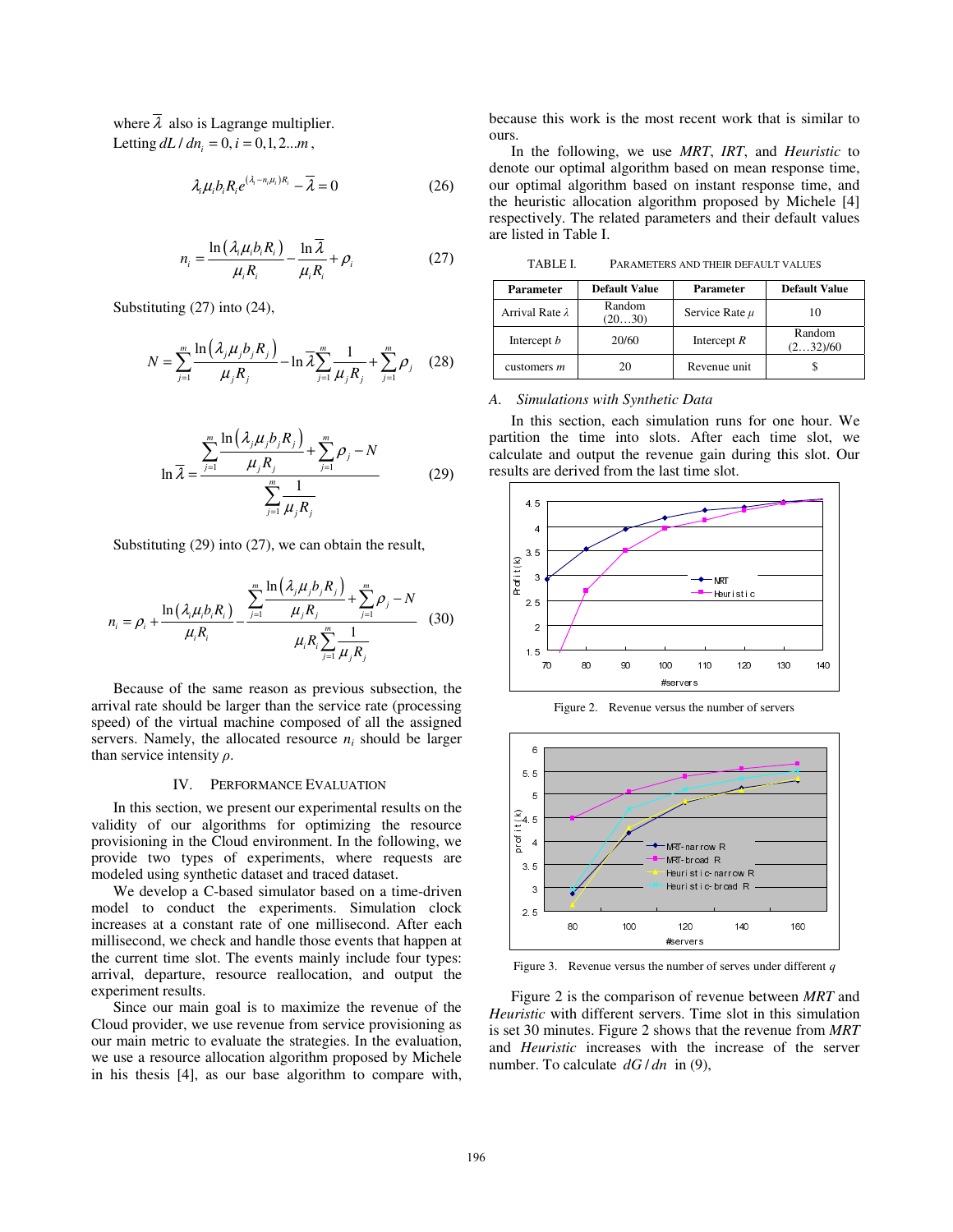$$
G' = \frac{\lambda b\mu}{R(n\mu - \lambda)^2} \tag{31}
$$

*G*′ in (31) is always larger than zero, which implies that the revenue always increases with the increase of servers. However, *G*′ decreases with the increase of *n*, which means that revenue increases more and more slowly with the increase of server number.

Figure 2 shows us that our resource allocation strategy of *MRT* always outperforms *Heuristic*. This is because *MRT* is the optimal strategy in theory. Moreover, the superiority of *MRT* is remarkable especially when the resources are relatively rare. Therefore, *MRT* is much valuable to improve the revenue through proper allocation when the resource is rare or the accepted requests are numerous.

Figure 2 also shows us that *Heuristic* performs well, mostly close to *MRT*. Equation (16) can explain this result. The optimal allocation can be divided into two steps. First, each service instance is allocated according to  $\rho$ . Second, the remaining resources are allocated according to  $\rho$  and  $q$ . Thus, the service intensity mostly dominates the optimal allocation. What's more, *Heuristic* actually achieves the same optimal allocation as *MRT* when  $q$  follows the same distribution as  $\rho$ . This may explain why *MRT* and *Heuristic* are mostly close. Figure 3 also can verify this viewpoint.





Figure 4. revenue versus the number of servers

Figure 5. Evolution of revenue during 5 minutes over time with traces

Figure 3 is the revenue comparison under the simulations with different *q* between *Heuristic* and *MRT*. Each service instance in the simulations has the same  $\rho$ ,  $b$  and different response time demands *R*. The revenue, both of *Heuristic* and *MRT*, increases with the increase of response time demand. However, *MRT* rises remarkably especially when the resources are rare. When all the *b* is fixed, *q* in simulations with broad *R* is more diverse. *q* has impact on the allocation in our optimal algorithm, but has no impact on *Heuristic* according to (16). That is why revenue of *MRT* increases more than *Heuristic* when *q* changes from a narrow distribution to a broad distribution.

Figure 4 is the comparison of revenue between *IRT* and *Heuristic*. Time slot in this simulation is set to 10 minutes. It shows us that, due to the same reason as *MRT*, both the revenue of *IRT* and *Heuristic* increase with the increase of server number. *IRT* always outperforms *Heuristic* because *IRT* is optimal in theory. Moreover, the superiority of *IRT* is remarkable especially when resources are relatively rare. Therefore, *IRT* is much valuable to improve the revenues through proper allocation when the resource is rare or the accepted requests are numerous.

# *B. Simulations with Traced Data*

We use the traced data to simulate the requests and allocate the resources dynamically and adaptively according to probed parameters. Due to unavailability of public Cloud data, we used web application data, which are taken from [5]. All the data are records of HTTP requests to WWW servers. We intercept consecutive request records of 8 hours from the traces to simulate the arrival of a service instance. The detailed information is shown in Table II.

| #  | source           | Date         | time            | #records |
|----|------------------|--------------|-----------------|----------|
| 1  | EPA-HTTP         | 30 Aug. 1995 | 09:00-17:00     | 31385    |
| 2  | EPA-HTTP         | 30 Aug. 1995 | 16:00-24:00     | 14714    |
| 3  | SDSC-HTTP        | 22 Aug. 1995 | $09:00-17:00$   | 15479    |
| 4  | <b>SDSC-HTTP</b> | 22 Aug. 1995 | $16:00 - 24:00$ | 7178     |
| 5  | <b>NASA-HTTP</b> | 01 Jul. 1995 | 00:00-08:00     | 16481    |
| 6  | <b>NASA-HTTP</b> | 01 Jul. 1995 | 09:00-17:00     | 24021    |
| 7  | <b>NASA-HTTP</b> | 01 Jul. 1995 | 16:00-24:00     | 25476    |
| 8  | <b>NASA-HTTP</b> | 25 Jul. 1995 | $00:00-08:00$   | 9360     |
| 9  | <b>NASA-HTTP</b> | 25 Jul. 1995 | 09:00-17:00     | 34965    |
| 10 | <b>NASA-HTTP</b> | 25 Jul. 1995 | $16:00-24:00$   | 20652    |

TABLE II. METADATA ON TRACED DATASET

We partition the time into slots, each with a length of 5 minutes. During the execution, we count the number of arrived requests at each time slot. Then we predict the average arrival rate of next time slot according to the records of previous and current slot. The predicting algorithm is formulated as,

$$
\lambda_{\text{next}} = \lambda_{\text{current}} + 0.5(\lambda_{\text{current}} - \lambda_{\text{previous}}) \tag{32}
$$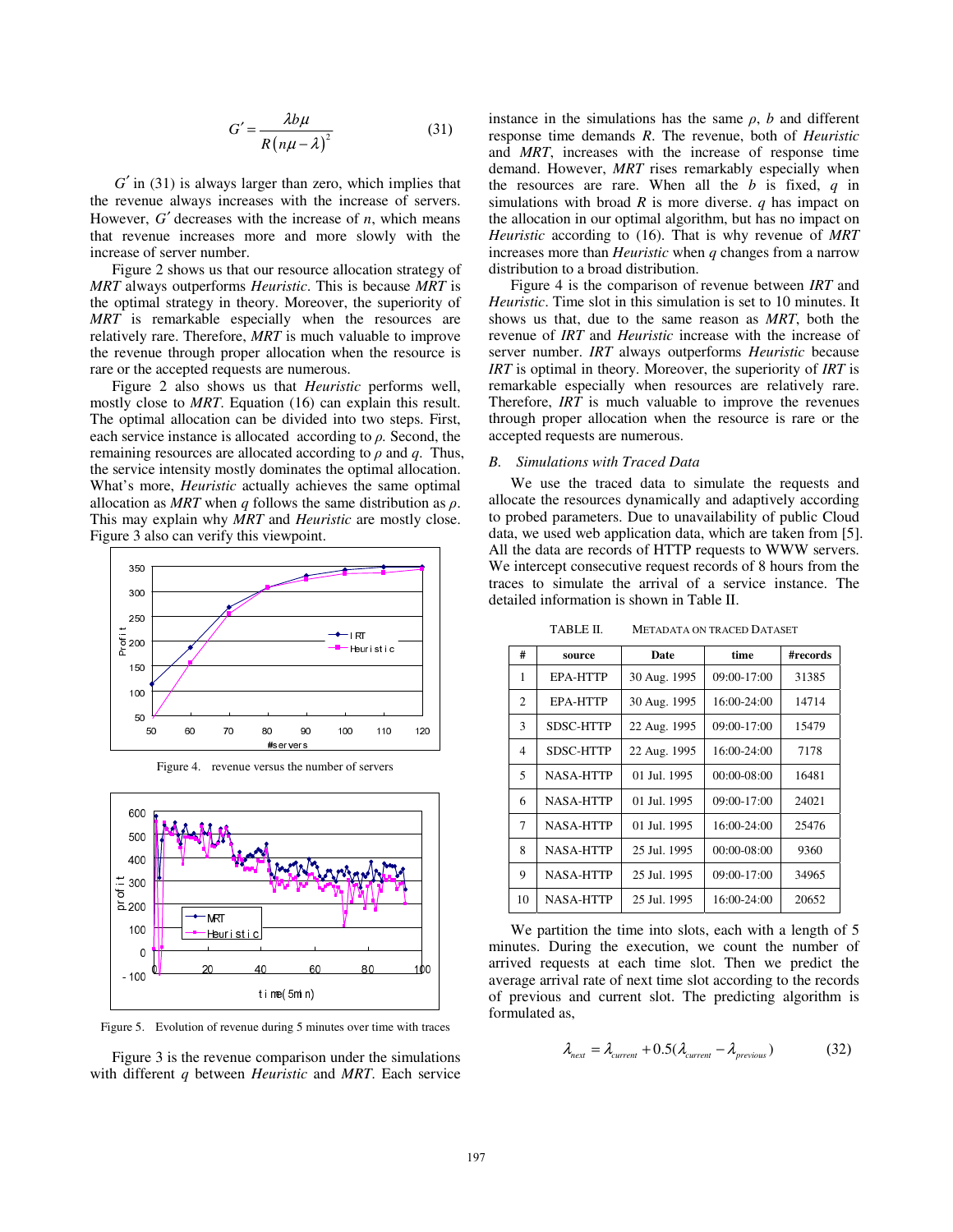where  $\lambda_{previous}$  and  $\lambda_{current}$  are the real number of requests during the passed two slots. They can be counted easily.

The servers are partitioned into 10 groups, each with a FIFO (First In First Out) waiting queue. At the end of each time slot, the system re-allocates the resources to every service instance according to  $\lambda_{\text{next}}$ . However, we do not adjust the group size immediately after the calculation, but after a time slot. This is because the current queue length is a consequence of previous time slot. The specific parameters are listed in Table III.

TABLE III. PARAMETERS AND THEIR DEFAULT VALUES

| <b>Parameter</b>   | <b>Default Value</b> | Parameter   | <b>Default Value</b> |  |
|--------------------|----------------------|-------------|----------------------|--|
| Service Time       | Negative             | Intercept   | Random (1020)/60     |  |
| Distribution       | Exponential          |             |                      |  |
| Service Rate $\mu$ | Random               | Intercept R | Random (1030)/60     |  |
|                    | (1015)               |             | mins                 |  |
| customers $m$      | 10                   |             |                      |  |

Figure 5 depicts the evolution of revenues every 5 minutes. Eighty servers are deployed in this simulation. The overall curve tendencies, both of *MRT* and *Heuristic*, mainly depend on arrival rate. It can be seen from Fig. 5 that *MRT* outperforms *Heuristic*. The average revenues every 5 minutes of *MRT* and *Heuristic* during the 8 hours are 392.76 and 334.07 respectively. The revenues of *MRT* is 17.57% higher than *Heuristic*.



Figure 6. Evolution of revenues during 5 minutes over time



Figure 7. Evolution of efficiency during 5 minutes over time

Figure 6 and Figure 7 illustrate the performance comparison of *IRT* and *Heuristics*. There are 60 servers deployed in the simulations. Figure 6 is the revenues of both *IRT* and *Heuristic* over time. It shows us that *IRT* is better than *Heuristic*. The average revenues every 5 minutes of *IRT* and *Heuristic* during the 8 hours are 360.87 and 217.45 respectively. The revenues of *IRT* is 65.9% higher than *Heuristic*.

Figure 6 indicates that *IRT* is better in improving revenues than *Heuristic*. However, it does not reflect the real performance levels of these two strategies. For example, maybe both algorithms are at a very low level compared with other algorithms. Figure 7 is the *efficiency* evolution of *IRT* and *Heuristic* over time.

Here *efficiency* is defined as the ratio of actual revenues to the maximum revenues in theory, namely the whole revenues when all the requests are responded within their required response time demand. Efficiency reflects the real performance more objectively with the overall benchmark and standard.

Figure 7 shows us that *IRT* mostly closes to the revenues upper bound in theory, with and average efficiency of 93.89%. *Heuristic* has a low and fluctuant efficiency, with an average efficiency of 62.24%. The efficiency of *IRT* is much higher than *Heuristic* with 31.65%.



Figure 8. Evolution of total arrival requests over time

Simultaneously, both Figure 5 and Figure 6 show us that the revenues of  $MRT$  and  $IRT$  during the  $47<sup>th</sup>$  time slot decreases sharply. We believe that it results from the extreme fluctuation of arrival rate. As displayed in Figure 8, the arrival rate decreases sharply from  $42<sup>nd</sup>$  to the  $45<sup>th</sup>$  time slot, while it rises quickly after the  $46<sup>th</sup>$  time slot. Thereby, the prediction of arrival rate by Equation (32) is not correct, which misleads the resource allocation. The revenues of *MRT* and *IRT* also decrease sharply at the  $26<sup>th</sup>$  time slot because of the same reason. Therefore, a more precise prediction of arrival rate has a positive impact on the validity of our resource allocation strategies during their practical applications.

#### V. RELATED WORK

The business model is the key characteristic to distinguish Cloud computing from previous typical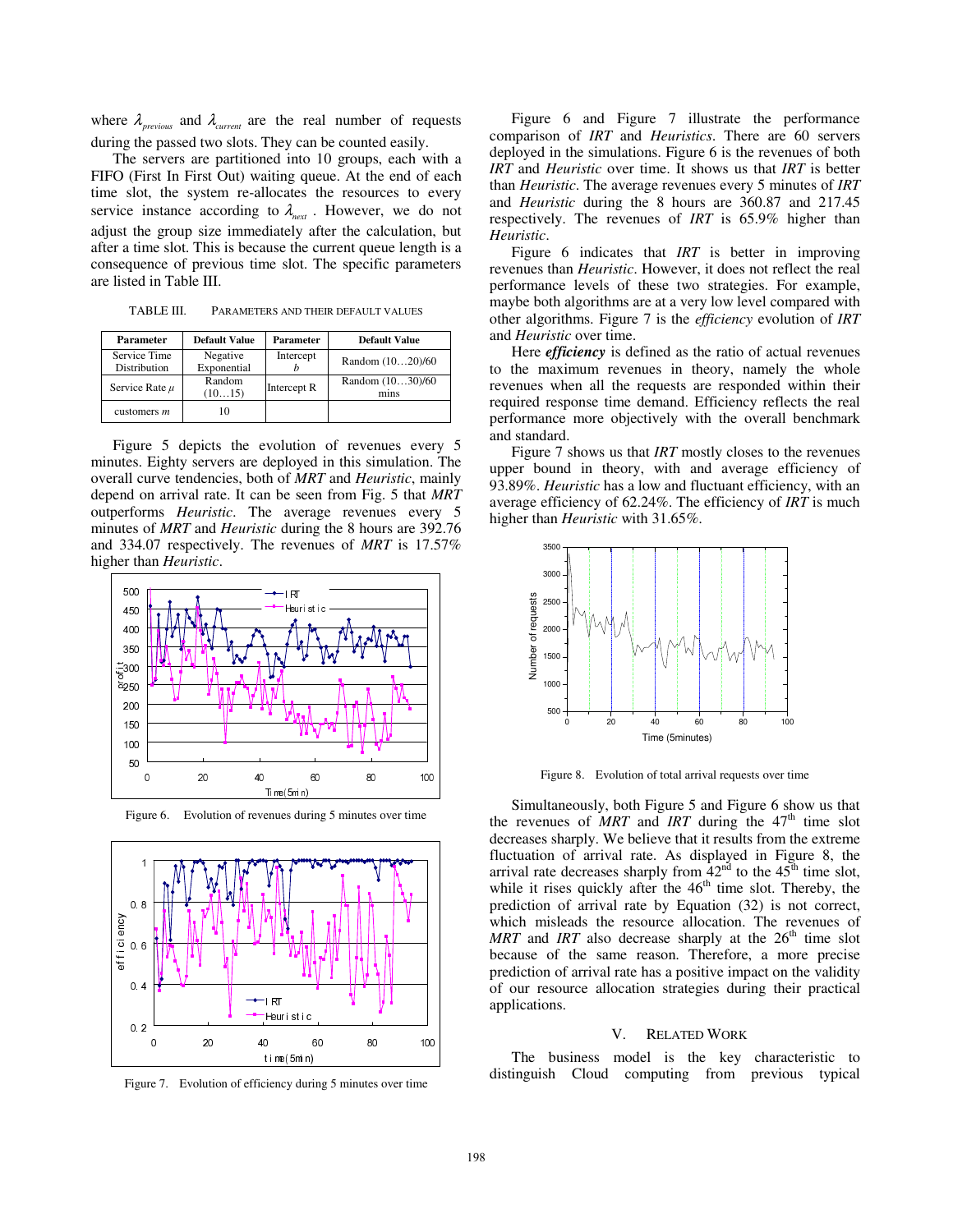computing paradigms [1]. As a bridge, SLA plays a vital role in facilitating the realization of an economic-based Cloud system. SLA provides mechanisms and tools that allow service providers and end users to express their requirements and constraints such as response time and price scheme. It is very natural but challenging for service providers to allocate the resources dynamically among the end-users based on the agreement, thereby to maximize the revenues.

There is an extensive literature on resource management techniques for commercial data centers. Utility is often adopted as a metric for resource allocation. Walsh et al. [6] discuss a distributed architecture with the aim of solving the resource allocation problem for dedicated data center architecture with dynamic virtual pool. The emphasis of these papers is on the use of utility functions as fundamental framework to optimize resource usage rather than the utility of data center. Utility functions provide criteria for trading off between multiple competing system objectives. Rajkumar et al. [7] propose a QoS-aware resource allocation model Q-RAM. The objective of Q-RAM is to maximize the utility derived from concurrent applications under the multidimensional QoS constraints. Ghosh et al. [8] and Hansen et al. [9] further extend Q-RAM, where the scalability and ability to make resource trade-off decisions are enhanced.

Many works illustrate how to meet the QoS and SLA requirements by the proper resource allocation. Menascé et al. [10, 11] propose an approach based on hill climbing techniques to guide the search for the best combination of configuration parameters of a multilayered architecture. It uses the existing resources best in a manner that the desired QoS levels are met to cope with short term fluctuations in the workload. Chandra et al. [12] present techniques for dynamic resource allocation in shared web servers. Using a combination of online measurement, prediction and adaptation, the techniques can dynamically determine the resource share of each application based on QoS and measured workload. Levy et al. [13] present an architecture and prototype implementation of a performance management system, where cluster utility is used to encapsulate business value in the face of service level agreements. The system dynamically allocates server resources, balances the load among multiple classes according to performance demand. Li et al. [14] take the minimization of resource consumption as the objective and propose a strategy for autonomic computing to meet SLA requirements in terms of response time and server utilization. However, the majority of previous work does not take the economic issues related to SLAs into account.

Zhang and Ardagna [15] propose a resource allocation controller for autonomic computing data center. The objective is to maximize the provider's revenues associated with multi-class Service Level Agreement. In the system, the revenue depends on discrete QoS levels and the revenue gained per request increases with the achieved performance level. Liu et al. [16] propose a theoretical model to maximize the revenues of a hosting platform subject to multi-class SLAs. Tim, et al. [17] presents a framework that links technical and economical aspects to the management of computational resources. It combines some technical methods such as dynamic pricing, different job priorities, and client classification into an economically enhanced resource management that increases revenue for the local resource sites. Villella et al. [18] study how a service provider should allocate the application tier of an Ecommerce application subject to QoS constraints. The paper models each server as an M/G/1/PS queue, and derives three simple methods that approximate the allocation that maximizes revenues. Anthony et al. [19] propose overbooking models to find an ideal overbooking limit that exceeds the maximum Grid capacity without incurring greater compensation cost. However, all the works adopt a flat-rate discrete price levels while we adopt a continuous price function in this paper. We also provide the formal precise answer to the problems.

There are several works sharing similar scenarios with our work. Zhu et al. [3] proposes an allocation strategy of server resources among customers to minimize the mean response time. Nevertheless, this work does not consider the economic model. In addition, the parameter of weight *q* in optimal solution lacks the specific practical meaning. The work [4] is very similar to ours. It provides two strategies for the resource allocation, *Heuristic* and *Greedy*. *Greedy* is optimal but it often costs an impractically long execution time while the improved algorithm does not always work well. *Heuristic* is simple but our work displays that its validity is affected by the environment parameters.

## VI. CONCLUSIONS AND FUTURE DIRECTIONS

Cloud computing has emerged as a new business model for delivering various IT services to customers in a "pay-asyou-go" manner. The business model of Cloud computing requires legal service level agreements to facilitate the collaboration between end-users and service providers. This paper addresses how to maximize providers' revenues based on the performance-aware pricing model in SLAs through the proper resource allocation among the customers.

This paper has formulated the optimization problem and given the optimal results by the Method of Lagrange Multiplier. Our experimental results have shown that the proposed algorithms in this paper always outperform the previous work and they are of higher significance especially when the Cloud environments face with computing resource shortage.

However, we considered the server group serving each customer as an M/M/1 model in this paper. It is more reasonable to model the server group as an M/M/c model when running environments are easily initiated. Moreover, pricing model is the foundation of our work. But pricing model can be very complex. Therefore, it will be interesting to see how to apply techniques proposed in this paper to such scenarios. We will further investigate these problems in the future work.

### ACKNOWLEDGMENTS

This work was supported by the National Basic Research Program of China (Grant No. 2009CB320705), the National Natural Science Foundation of China (Grant Nos. 60803111, 61073028), and the Jiangsu Natural Science Foundation (Grant Nos. BK2009396, BK2009100). The first author